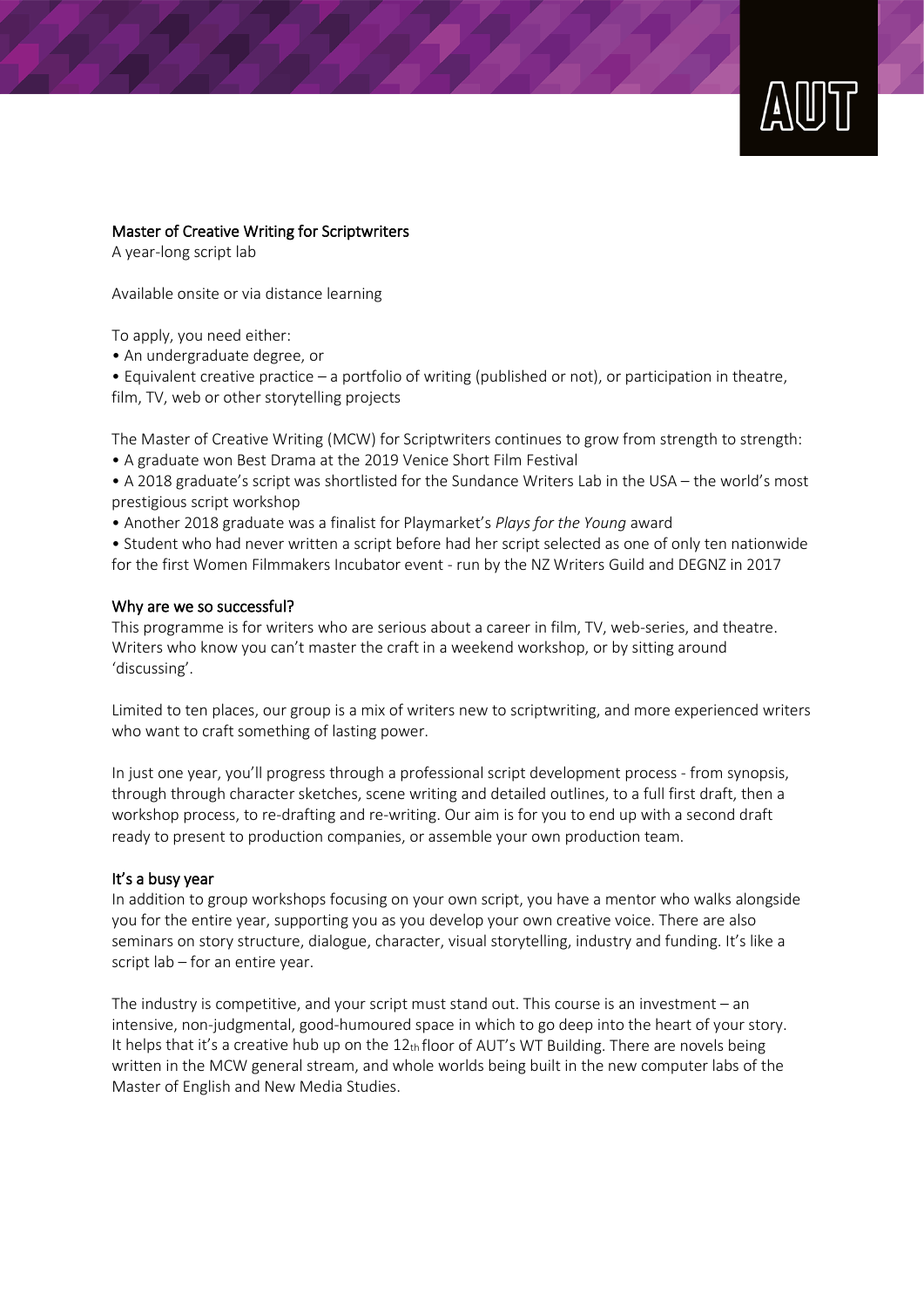### Tell your story

Above all, the reason for our success if our focus on story. The kind of story that sweeps you up, maybe even changes your life. That's what audiences want – that's what makes your script stand out. It's called *dramatic writing.* 

The industry is competitive and to cut through, each script must have real emotional impact, regardless of genre. The course is an intensive, non-judgmental space in which to go deep into the heart of each story.

We teach the craft of storytelling, whilst our students bring the imagination.

### A scriptwriting community

Scriptwriting is a serious business – but that doesn't mean it can't be fun. Our students learn in an interactive environment that encourages creativity and support.

Writers of all ages come from around the world do this this course:

Filmmakers who have made short films and are keen to develop their first feature-length screenplay

- Writers of all kinds who want to know what actors, directors, producers and funding bodies look for in a script (and know it's more than clever dialogue and out-there characters)
- Actors wanting to write their own material for the stage or screen
- Novelists who want the focus on STORY the powerful narrative structure which audiences expect

### Distance Learning

If you live outside of Auckland, you have the option of distance learning.

As the stage and screen industries are very much a team operation, the workshops and seminars involve a lot of group interaction & activities. Regarding distance learning, it depends where you are and how you can be in contact.

For example, if you can come in person for the block of workshops at the start of the year, and/or the blocks of script workshops at a couple of points during the year, then you can do the rest of the classes online. Exercises and discussions, in which you work with other students, can also be either online or in person.

Alternatively, if you are too far away to enable that, then you can do everything online. One important note is – you are required to be present at all classes, whether online or in person. This is not a course where you can come and go, as group participation is a key strategy. We want everyone to feel included, and at the same time expect everyone to contribute. Sessions range between 9am and 7pm, NZ time.

### Applications

Aim to get applications in as soon as possible as places are limited. Officially this is a postgraduate master's programme, so you need to have an undergraduate degree. If you do not have a degree but have a body of writing work (published or not published) or have participated in film, theatre, TV, web or visual projects, then you can apply under exceptional circumstances. All applicants need to supply a portfolio as part of their application.